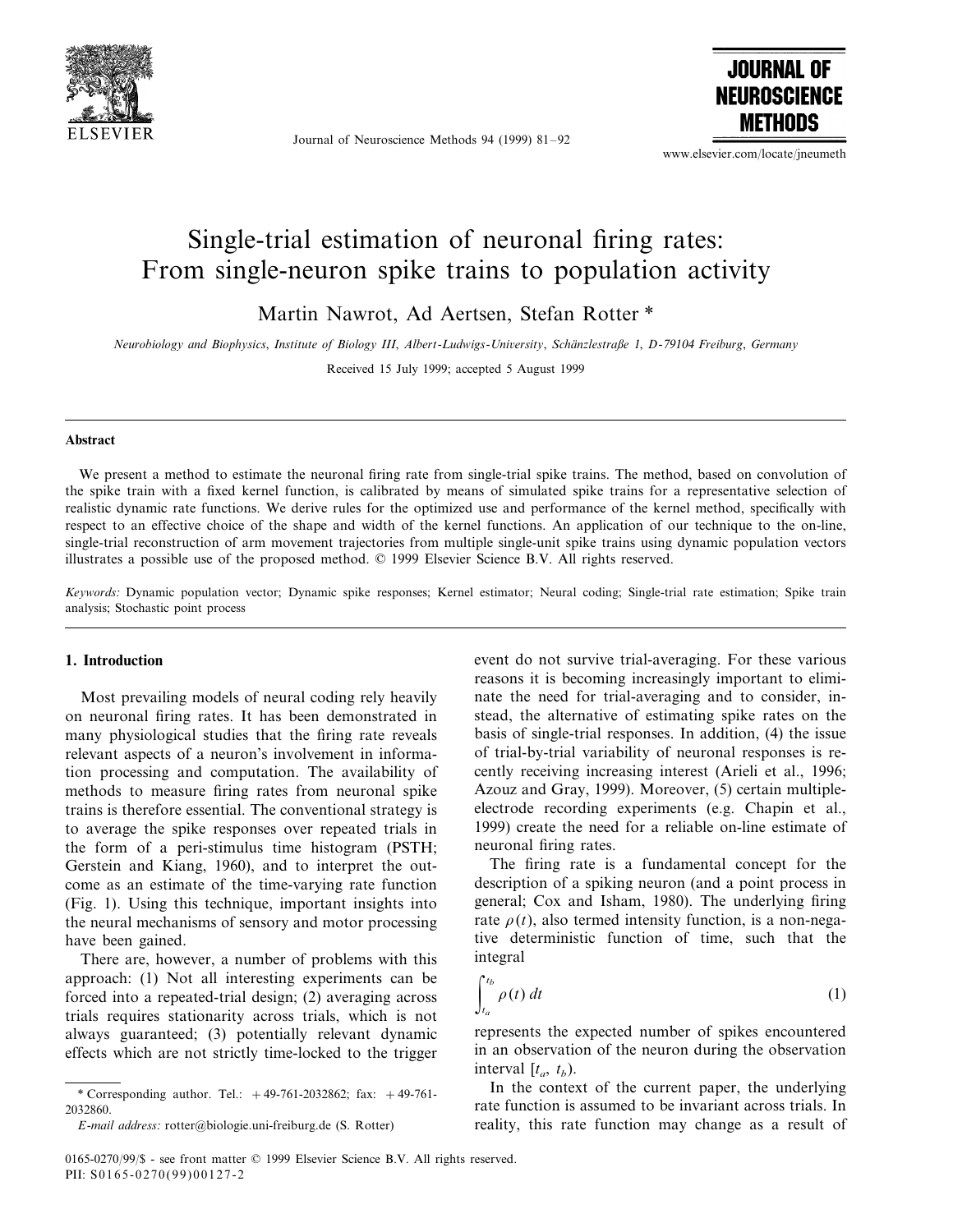circumstances beyond the control of the experimenter. However, even if the rate function is the same over trials, individual spike trains in repeated observations may vary considerably, as a result of random fluctuations. The underlying rate is nevertheless reflected by the instantaneous density of spikes.

The rate function underlying the spiking of a real neuron, however, cannot be observed directly, it must be reconstructed from the recorded spike trains. Unfortunately, the theory of stochastic point processes does not currently provide a substantial apparatus for the direct inference of underlying dynamics from experimental data. Here, we describe a method to estimate the neuronal firing rate from single-trial spike trains by convolution with a fixed kernel function. The method is calibrated on the basis of simulated spike trains for a selected set of typical dynamic underlying rate functions. From this we derive rules for the optimized use and performance of the kernel method. Finally, we present an application of our technique to the on-line, single-trial reconstruction of arm movement trajectories from multiple single-unit spike trains using dynamic population vectors. Preliminary results have been presented in abstract form (Nawrot et al., 1997, 1999).



Fig. 1. Rate estimation by means of trial-averaging: the peri-stimulus time histogram (PSTH). (A) Raster display of spike events for 30 trial repetitions. (B) PSTH of average spike response, constructed from all 30 trials using a bin size of 30 ms.



Fig. 2. Concept of single-trial rate estimation by means of the kernel approach. The 'true' underlying rate function  $\rho(t)$  shown in (A) is estimated from one single-trial spike train (B) by taking the sum over kernel functions  $K(t-t_i)$ , centered at spike occurrence times  $t_i$  (C), yielding the empirical rate function  $\lambda(t)$  shown in (D). In this particular example, a triangular kernel with a standard width of  $\sigma$  = 40 ms was used.

## **2. Methods**

## <sup>2</sup>.1. *Estimation*

Consider a single spike train, comprised of a finite number of discrete spike events at times  $t_1, \ldots, t_n$ . We define the estimation of the time-varying rate function as

$$
\lambda(t) := \sum_{i=1}^{n} K(t - t_i)
$$
\n(2)

where  $K(t)$  is called kernel function. Thus, the desired underlying 'true' rate function is estimated from a single-trial spike train by taking the sum over kernel functions  $K(t - t_i)$ , centered at spike occurrence times  $t_i$ (Fig. 2).

We require  $K(t)$  to be non-negative to avoid negative rates. Moreover, the kernel should be normalized such that each spike contributes with unit area to the rate function. This guarantees that the integral of  $\lambda(t)$  is equal to the total number of spikes *n* recorded during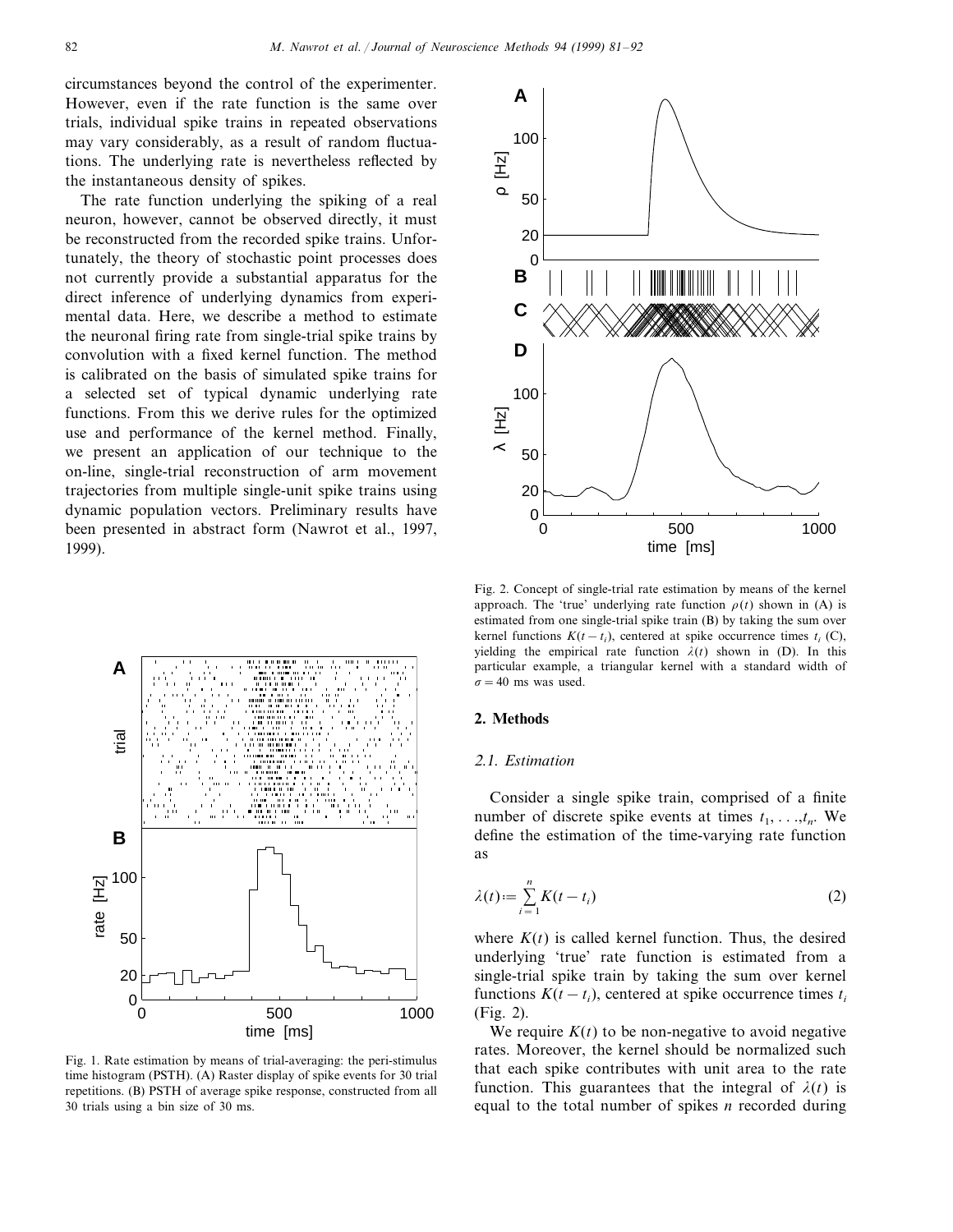Table 1 Tested kernel functions<sup>a</sup>

| Kernel       | $K(t, \sigma)$                                                                                                                       | Support                               |
|--------------|--------------------------------------------------------------------------------------------------------------------------------------|---------------------------------------|
| Boxcar       |                                                                                                                                      | $[-\sqrt{3}\sigma, \sqrt{3}\sigma]$   |
| Triangle     | $\frac{\frac{1}{2\sqrt{3}\sigma}}{\frac{1}{6\sigma^2}(\sqrt{6}\sigma -  t )}$                                                        | $[-\sqrt{6\sigma_{,}\sqrt{6\sigma}}]$ |
| Epanechnikov |                                                                                                                                      | $[-\sqrt{5}\sigma,\sqrt{5}\sigma]$    |
| Gauss        | $\frac{3}{4\sqrt{5}\sigma}\left(1-\frac{t^2}{5\sigma^2}\right)$ $\frac{1}{\sqrt{2\pi}\sigma}\exp\left(-\frac{t^2}{2\sigma^2}\right)$ | $[-\infty, +\infty]$                  |



<sup>a</sup> Outside the support, the kernels are defined to be zero. All kernel functions are normalized to unit area and have standard width  $\sigma$ .

Fig. 3. Tested kernel functions (—Triangle, – – Boxcar, –·– Gauss, Epanechnikov). All kernels have unit area and are parametrized according to their standard width  $\sigma$  (cf. Table 1). (A) Time course and (B) Fourier transforms of kernel functions.

the observation interval. Finally, we require the first moment of  $K(t)$  to be zero to preserve the center of mass of the spike train. Taken together, this leads to the following constraints on the kernel function:

$$
K(t) \ge 0,\tag{3a}
$$

$$
\int_{-\infty}^{\infty} K(t) dt = 1,
$$
\n(3b)

$$
\int_{-\infty}^{\infty} t K(t) dt = 0.
$$
 (3c)

The properties of the estimation depend on the properties of the specific kernel function chosen. Two aspects are important: the shape of the kernel function and its width. The kernel shape determines the visual appearance of the estimated rate function. The standard width of the kernel

$$
\sigma = \sqrt{\int_{-\infty}^{\infty} t^2 K(t) dt}
$$
 (4)

specifies the temporal resolution of the rate estimation. Hence,  $\sigma$  can be viewed as a smoothing parameter. Table 1 lists the four kernel functions of different shapes that we tested, parametrized by their standard width. Fig. 3 shows the time course and Fourier transform of these four types of kernels.

Kernel estimators are widely used and treated theoretically in the context of density estimation (Parzen, 1962; Silverman, 1986; Scott, 1992; Bowman, 1997). The method has also been proposed for estimating neuronal firing rates by various authors (Sanderson, 1980; Richmond et al., 1987, 1990; Paulin, 1992; Nawrot et al., 1997; Szücs, 1998).

# <sup>2</sup>.2. *Calibration*

To test the kernel estimator method we employ a calibration procedure on the basis of simulated spike trains, generated according to pre-set underlying rate functions with a variety of parametrized dynamics. The calibration involves three steps. First, we specify the stochastic point process used for generating spike data. Second, we choose a representative class of underlying rate functions that will be used for the simulations. Third, we define a quality measure with which we can assess the performance of the rate estimation.

#### <sup>2</sup>.2.1. *The Poisson process*

The underlying rate function is only partially specifying the point process, it represents its 'deterministic' aspects. The actual stochastic properties of spike generation are reflected by the probability distribution of the spike counts for each observation interval.

In the context of neuronal modeling, the most frequently used type of stochastic point process is the Poisson process. In fact, it is the most elementary type of stochastic point process (Cox and Isham, 1980). The points occur independently of each other, governed only by the rate function. As a consequence, the spike counts have a Poisson distribution with both mean and variance given by expression (1). The simplicity of the Poisson model supports the generation of computersimulated spike trains, while being not too remote from real spike trains recorded from physiological neurons.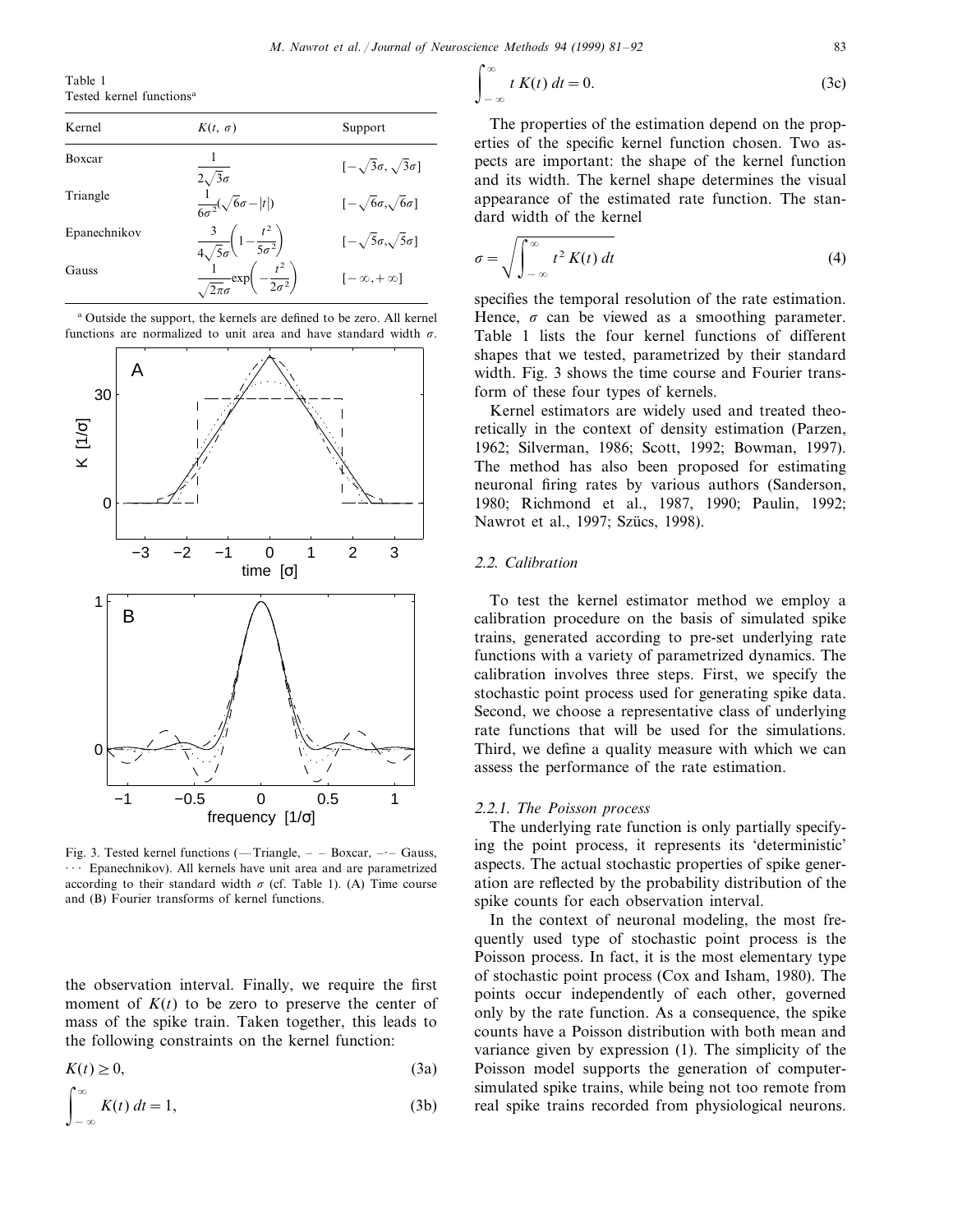Table 2 Simulation parameters for the dynamic rate function  $\rho(t)$ : constant background rate *b*, response strength *A* and response width *w*<sup>a</sup>

| $b$ [Hz]                |  |  | $1 \t2 \t5 \t10 \t20 \t30$ | 40                            | 50 | $\sim$ $-$ |
|-------------------------|--|--|----------------------------|-------------------------------|----|------------|
| $\overline{A}$ [spikes] |  |  |                            | 0 5 10 20 30 40 50            | 80 | -- 100     |
| $w$ [ms]                |  |  |                            | 10 20 30 40 50 80 100 150 200 |    |            |

<sup>a</sup> The parameter space tested is spanned by a selection of triple combinations (*b*, *A*, *w*) taken from this set.

## <sup>2</sup>.2.2. *A family of rate functions*

Next, we have to define a class of realistic dynamic rate functions  $\rho(t)$  that resemble typical PSTHs from in vivo single-unit spike recordings. For this purpose we chose a parametric family of phasic response profiles, superimposed on a stationary background of adjustable strength. All parameters were subject to systematic variation. The phasic response was selected to be proportional to a beta-function

$$
\beta_{\tau_1, \tau_2}(t) := \begin{cases} \frac{1}{\tau_1 - \tau_2} \left( e^{-\frac{t}{\tau_1}} - e^{-\frac{t}{\tau_2}} \right) & \text{for } t > 0 \\ 0 & \text{for } t < 0 \end{cases}
$$
(5)

where  $\tau_1 > \tau_2 > 0$  are the falling and rising time constants, respectively. Here,  $\beta_{\tau_1,\tau_2}(t)$  is normalized to unit area, and its standard width is given by

$$
w = \sqrt{\tau_1^2 + \tau_2^2}.
$$
 (6)

We finally define the following class of intensity functions

$$
\rho_{b,A,w}(t) := b + A \beta_{\tau_1, \tau_2}(t - t_0), \quad \text{with } \tau_1 = 2\tau_2 \tag{7}
$$

where  $t_0$  denotes the time of response onset. Thus, we have three parameters that capture the essential properties of the underlying rate function. The constant background rate *b* accounts for spontaneous activity. The response strength *A* is the integral over the phasic excitatory response; it measures the expected number of spikes exceeding spontaneous activity. The temporal extent of the response is characterized by its standard width *w*.

To test the performance of the rate estimation, we generated sets of repeated trials of artificial spike train data for a variety of choices for the parameters (*b*, *A*, *w*) according to Table 2. We made sure that the scanned parameter range covers dynamic rate functions as they are typically observed in physiological recordings from a variety of brain areas, including critical cases with weak responses, possibly in the presence of high background rates. Time-inverted versions of these rate functions are implicitly covered by our analysis, because all tested kernels are symmetrical. An example for a rate function with parameters  $b = 20$  Hz,  $A = 20$ 

spikes and  $w=100$  ms is shown in Fig. 2A. Thirty Poisson realizations using this underlying rate function are shown in Fig. 1A.

# <sup>2</sup>.2.3. *Measure of performance*

To evaluate the performance of the rate estimator (Eq. 2) we use the integrated square error (Silverman, 1986; Scott, 1992)

$$
ISE := \int_0^T (\lambda(t) - \rho(t))^2 dt
$$
 (8)

as a global measure of the discrepancy of the estimated rate function  $\lambda(t)$  from the underlying rate function  $\rho(t)$ . The integral was computed for a fixed observation interval, which we chose to begin 100 ms before response onset and to end 400 ms after it. The better the agreement between the underlying rate function  $\rho(t)$ and its estimate  $\lambda(t)$ , the lower the value of ISE. An example for visual comparison of underlying and estimated rate functions is shown in Fig. 2A and D, respectively.

For each intensity function  $\rho_{b,A,w}(t)$ , we simulated an ensemble of  $N = 100$  trials. From each spike train we then estimated a single-trial rate function and calculated the ISE with respect to  $\rho_{b,A,w}(t)$ . As a measure for the performance of the rate estimation method for ensembles of trials we used the mean integrated square error

$$
MISE_N := \langle ISE \rangle_N = \frac{1}{N_j} \sum_{j=1}^N \int_0^T (\lambda_j(t) - \rho(t))^2 dt
$$
 (9)

as the mean ISE for *N* single-trial estimations  $\lambda_i(t)$  of the same underlying rate function  $\rho(t)$ .

## **3. Results**

The results of our calibration procedure, expressed in terms of the mean integrated square error MISE, show how the performance of the rate estimation depends on shape and width of the kernel function. Based on a systematic variation of the parameters (*b*, *A*, *w*), we derived rules for the construction of optimized kernels when applying the method to experimental data.

#### 3.1. *Influence of kernel shape*

In the case of constant spike rates, i.e. in the absence of a phasic response, the four kernel shapes perform virtually identically, independent of the rate level. As can be seen for a typical example in Fig. 4A, the four kernel shapes can hardly be distinguished on the basis of their MISE values. The standard deviation of ISEs, calculated from an ensemble of single-trial estimates with a Triangle kernel, is larger than the differences between mean values for different kernel shapes.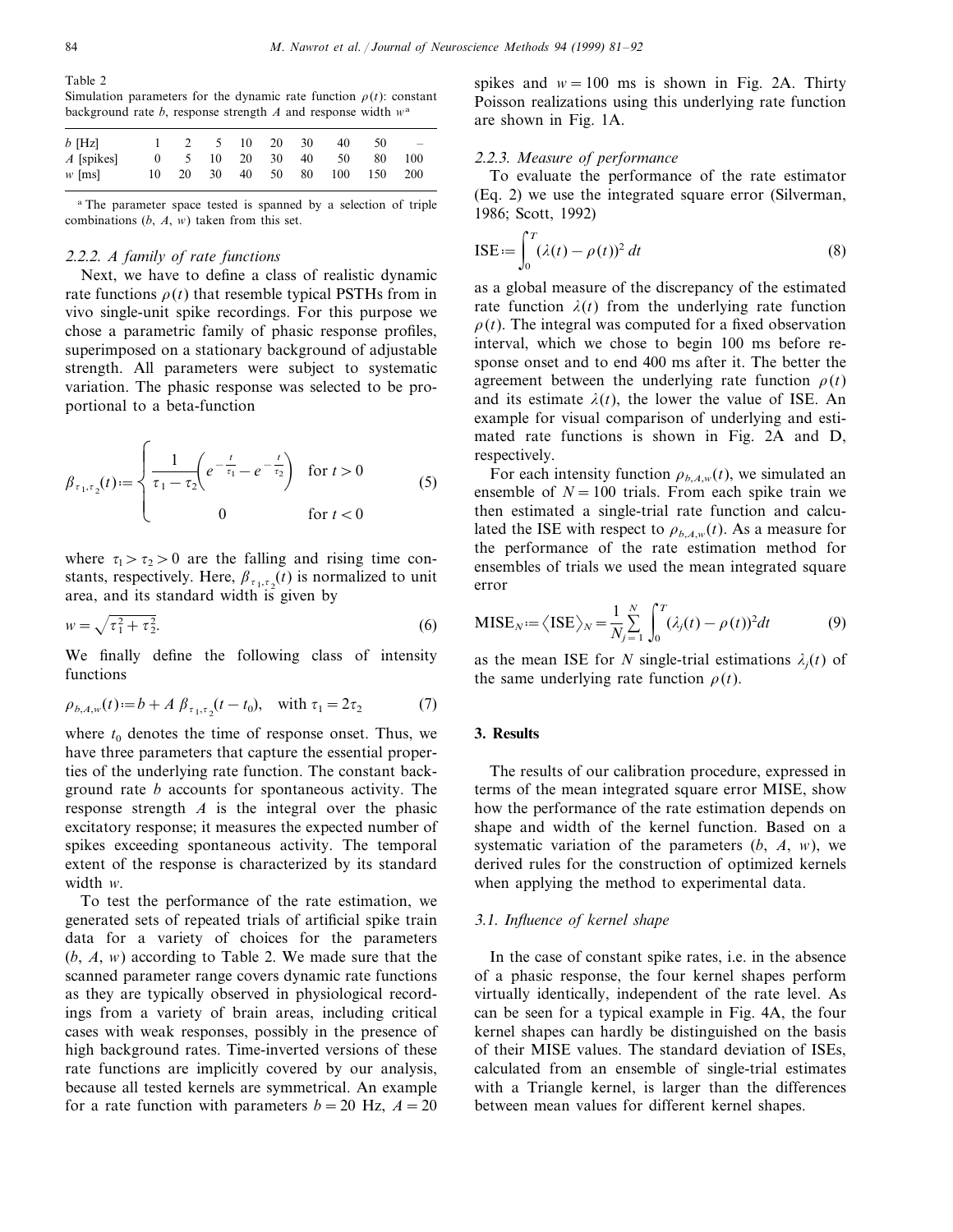In the case of time-varying rates  $(A > 0)$  we obtained the same result. Different kernels perform equally well over a broad range of kernel widths. As shown in the example of Fig. 4B, the main features of the graphs are present for all four kernel shapes. In particular, for optimal choice of  $\sigma$ , the difference in performance for different kernel shapes is negligible. This finding is in good agreement with theoretical results given in Silverman (1986) and Scott (1992).

From these results we can draw the conclusion that the choice of a specific kernel shape is not critical for the estimation error. Thus, the choice of the kernel shape can be based on other considerations, in particular visual appearance (e.g. smoothness) of the estimated rate. The latter is determined by the filter properties of the kernel function, which can be inferred from its frequency spectrum (Fig. 3B).



Fig. 4. Performance of rate estimation for different kernel shapes, depending on the kernel width  $\sigma$ . Line styles as in Fig. 3. Error bars denote the standard deviation of the integrated square error from 100 single-trial estimations with a Triangle kernel. (A) MISE as a function of  $\sigma$  for the estimation of a constant rate with  $b=10$  Hz. (B) MISE as a function of  $\sigma$  in the case of a time-varying rate function with simulation parameters  $b = 10$  Hz,  $A = 20$ ,  $w = 50$  ms. The estimate is optimal for  $\sigma \approx 20$  ms, independent of the kernel shape. For both constant and transient rate functions, the choice of the kernel shape has almost no influence on the performance of the rate estimation.

The results shown in Fig. 4 also indicate that the standard width is a good choice for parametrizing the temporal resolution of  $K(t)$  with respect to the comparability of kernel shapes.

Computational costs scale with the extent of the support, i.e. the domain over which the kernel function assumes non-zero values. This parameter is comparable for all kernels, with the exception of the Gaussian kernel. This latter kernel, predominant in earlier publications on this subject, must be constrained to a reasonable finite support (cf. Fig. 3A) to be competitive with respect to computational costs. All results presented in subsequent sections are based on estimations using a Triangle kernel.

#### 3.2. *Influence of kernel width*

#### 3.2.1. *Constant rates*

Fig. 5 summarizes the performance of the kernel estimator for stationary spike rates. Specifically, we analyzed the dependence of the estimation error MISE on spike rate *b* and kernel width  $\sigma$ . Fig. 5A generalizes the result obtained in Fig. 4A for different firing rates *b*. In each case, we observe a monotonic decrease of MISE with increasing kernel width  $\sigma$ . As was to be expected for a constant rate, a better estimate of the rate is obtained for a wider kernel.

When comparing the performance of the kernel estimator for different values of the spike rate, we observe an increase of MISE and, hence, a decrease of performance with rate. This is a straightforward result of the statistical properties of the Poisson process: the variance of the spike count increases with its rate. This, in fact, suggests to normalize the MISE by dividing it by the variance of the total spike count, which is proportional to the rate *b* in the case of a Poisson process. Indeed, Fig. 5B shows that the variance-normalized MISE is independent of the spike rate, apart from statistical fluctuations.

## <sup>3</sup>.2.2. *Time*-6*arying rates*: 6*ariation of response duration*

We now turn to the performance of the kernel estimator for time-varying rate functions. In our simulations, this is accomplished by having a phasic response component, characterized by its response strength *A* and duration *w*, superimposed on a constant background *b*.

We first consider the dependence of the estimator performance on the kernel width  $\sigma$  under variation of the response duration *w*. The response strength *A* and background level *b* are kept fixed. The results are summarized in Fig. 6. Observe that for each choice of response duration there exists a unique optimal choice of kernel width  $\sigma$ . For instance, in the case of  $w = 50$  ms, best performance is achieved for  $\approx 20$  ms,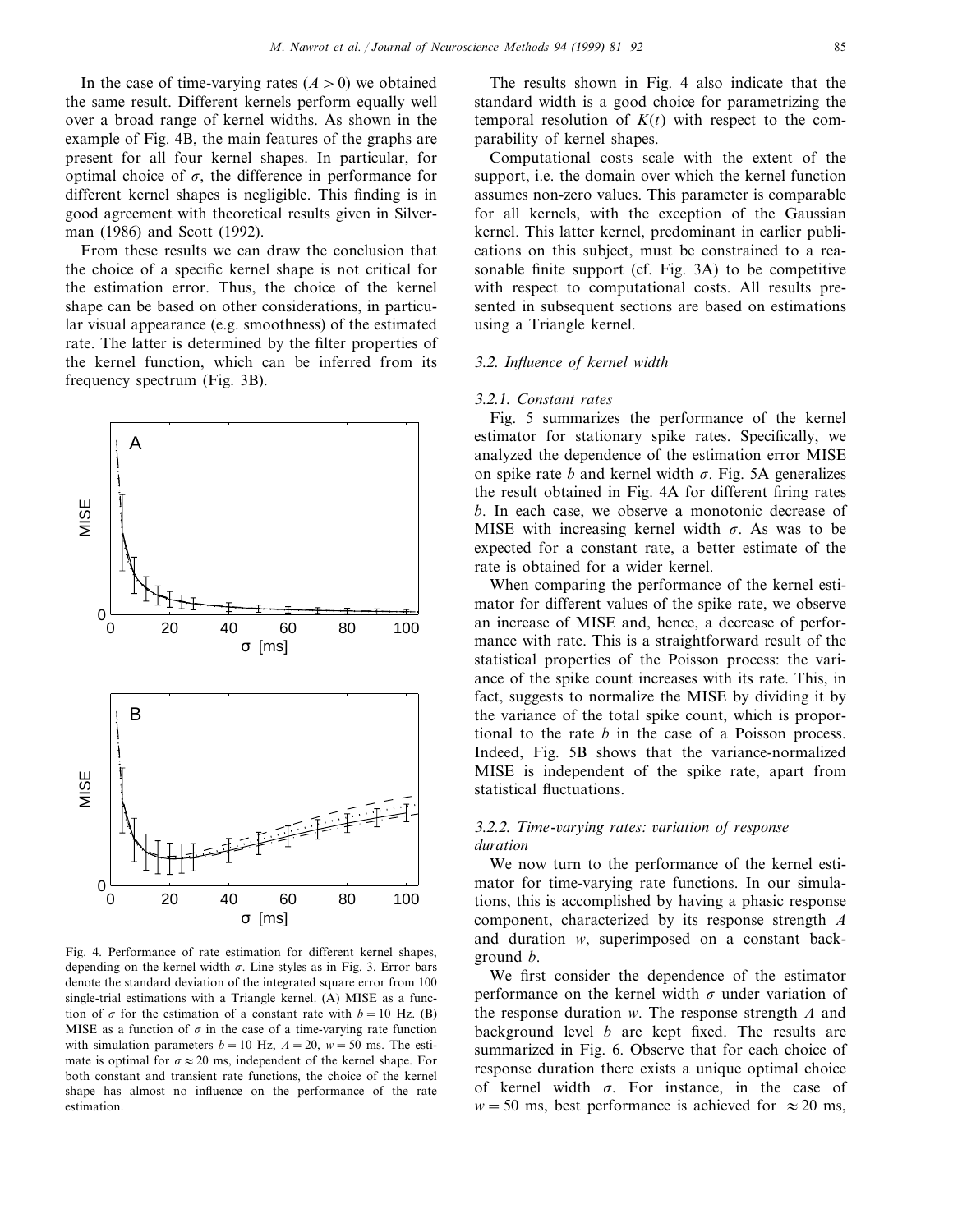

Fig. 5. Performance of rate estimation for constant rates *b*, depending on the kernel width. (A) Absolute error (MISE), (B) variance-normalized error (MISE/*b*). Gray code using arbitrary units, darker regions represent better performance (low MISE resp. MISE/*b*), lighter regions represent worse performance (high MISE resp. MISE/*b*). Contour lines are drawn for equidistant levels of MISE and MISE/*b*, respectively.

coinciding with the shorter of the two time constants governing the rate dynamics (Eq. 5). For the parameter range shown here, the optimal choice of kernel width increases approximately linearly with the response duration, as indicated by the dashed line in Fig. 6.

This result confirms our expectation that the fastest time constants of the underlying rate dynamics deter-



Fig. 6. Dependence of rate estimation performance on kernel width, under variation of the duration *w* of the phasic response. Background rate  $b = 10$  Hz and response strength  $A = 20$  spikes are fixed. Gray code as in Fig. 5; contour lines are drawn for equidistant MISE levels. Dashed line fitted to minimum values of MISE.

mine the optimal time resolution to be chosen in the analysis. Conversely, the time resolution chosen in the analysis poses a lower bound for the time constants of the dynamics that can be reliably reconstructed.

## <sup>3</sup>.2.3. *Time*-6*arying rates*: 6*ariation of response strength and background rate*

Next, we consider the dependence of the estimator performance on the kernel width  $\sigma$  under variation of the response strength *A*. Now, the response duration *w* and background level *b* are kept fixed. The results are shown in Fig. 7A.

Observe that for large enough response strength *A*, there exists a clear minimum of the MISE, and an associated optimal choice of  $\sigma$  close to the shorter time constant of the response transient. For increasing values of *A*, this optimum slowly shifts towards smaller values of  $\sigma$  (cf. dashed line in Fig. 7A). Hence, for weak phasic responses, the temporal resolution of the rate estimation is reduced. As in Fig. 5, the gradual decrease of MISE values for smaller *A* reflect the decrease in variance of the corresponding spike counts.

Analogous conclusions can be drawn from the results of variation of the background rate *b* (Fig. 7B). A similar behavior of the optimal kernel width  $\sigma$  as in Fig. 7A is obtained, provided we replace a decrease of *A* by an increase of *b*. This underlines the dual roles of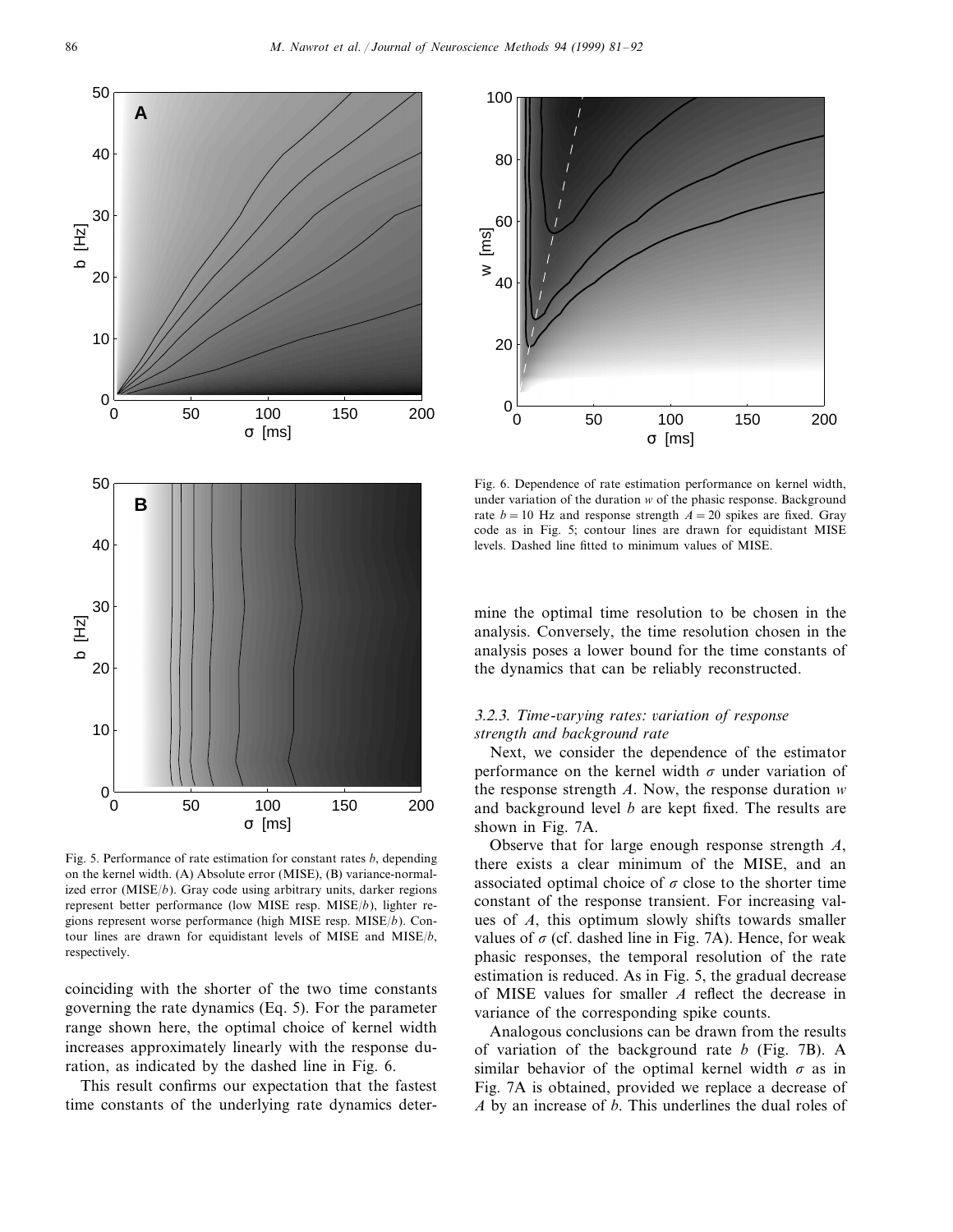

Fig. 7. Dependence of rate estimation performance on kernel width, under variation of  $(A)$  the strength  $A$  of phasic response and  $(B)$  the background rate *b*. In (A) the background rate  $b = 20$  Hz and response duration  $w = 50$  ms. In (B) the response strength  $A = 5$  and response width  $w = 20$  ms. Gray code as in Fig. 5; contour lines are drawn for equidistant MISE levels. Dashed lines fitted to minimum values of MISE.

these two parameters of the response. By contrast, both an increase in *A* and an increase in *b* lead to an increase in total spike count. As a consequence, in both cases the variance is increased, implying larger values for the MISE, as is reflected by the similarity of gray gradients in both Fig. 7A and B.

3.2.4. *Rules for optimized use and performance of the kernel method*

Given a measured spike train, we will now outline two possible and complementary strategies for finding an optimized kernel to be employed for single-trial rate estimation.

The first strategy is based on the availability of sufficient pre-knowledge about the underlying rate function. Calibration plots as discussed in the previous sections can then be used to determine a kernel which promises (near-)optimal rate estimators. The results from our numerical analyses have been cast into a set of rules to guide the user in the search for the optimal kernel (see Table 3). Starting from educated guesses of the temporal width  $w$ , the strength  $A$  of the response, and the intensity *b* of the background rate, one can read out the width  $\sigma$  of the best-performing kernel from the corresponding calibration plots as in our Figs. 5–7. Iterative improvement by repeated application of this procedure might recommend itself.

The second strategy, in contrast, does not rely so much on pre-information and user interaction. The non-monotonic dependence of the MISE on kernel width, especially at larger values of the response strength *A* and low values of the background rate *b*, suggests an alternative approach to determine the unknown rate dynamics underlying an experimentallyrecorded spike train. By systematically reducing the kernel width  $\sigma$  and evaluating the ISE for pairs of successive rate estimates associated with these kernels, one typically encounters a more or less clear minimum in this measure of difference, located at some critical value of the kernel width  $\sigma$ . We applied this unsupervised search procedure to a number of single-trial spike trains for a representative selection of underlying rate functions. The results are shown in Fig. 8. Observe that in most cases considered, this procedure indeed yields a clear minimum, provided the response is not too weak or too wide. In each case, we also show the width of the kernel which was found to be optimal according to our previously stated criteria (dotted lines in Fig. 8). We found very good agreement between these two numbers, in all cases examined. Hence, the location of the minimum in our iterative procedure provides a useful estimate of the optimized kernel width, even in the absence of prior information on the underlying rate dynamics.

We applied both strategies for determining an optimized kernel width to real spike trains recorded from single neurons of the monkey motor cortex. For such data, obviously, no reference to a known underlying rate function is possible. Nevertheless, in all cases considered the unsupervised search yielded an unequivocal prescription of an optimized kernel width  $\sigma$ . Depending on the characteristics of the particular data set, this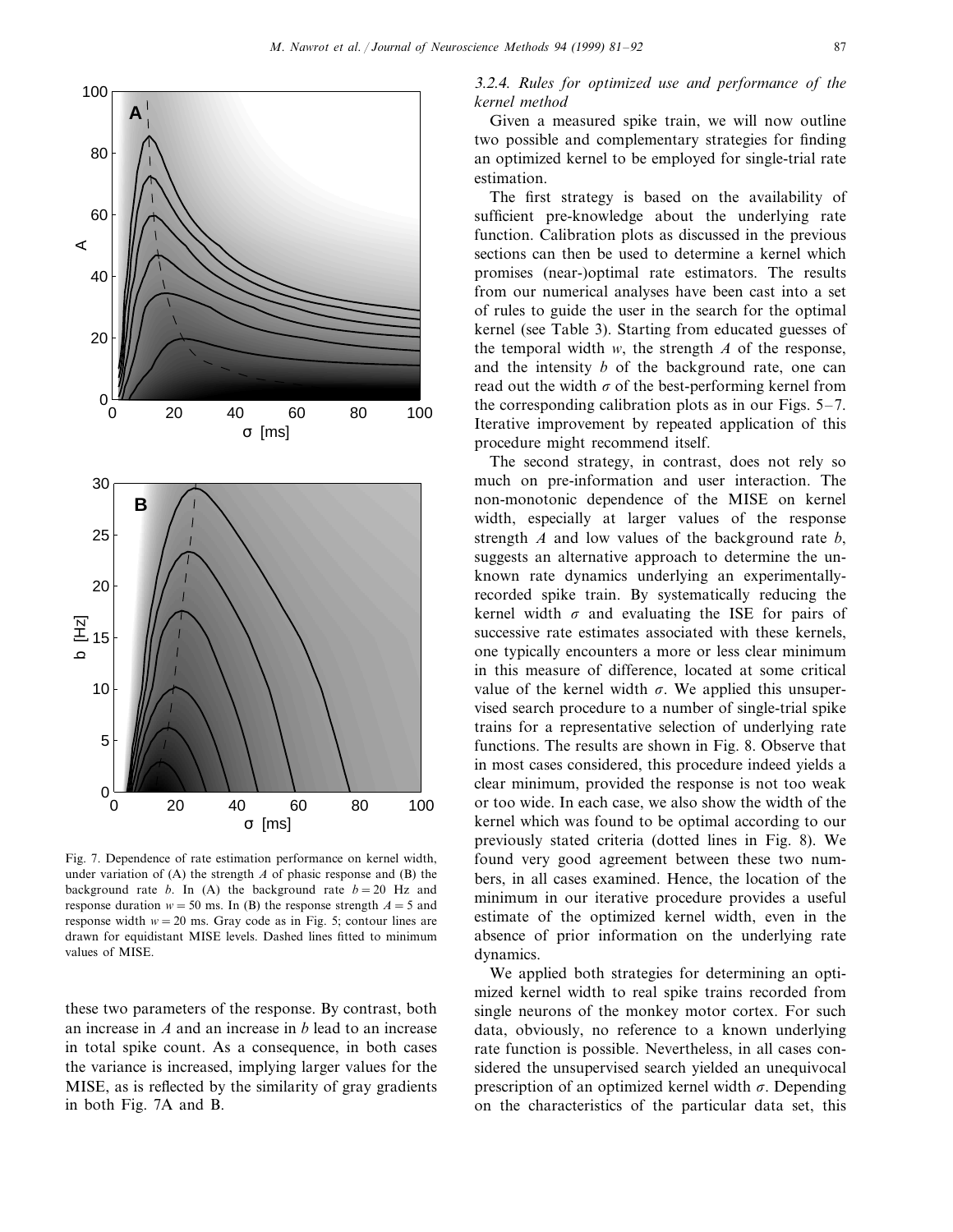optimized kernel width was in the range of a few tens of milliseconds. Again, it was possible to confirm this estimate by an application of the first method, starting out from rough estimates of the response parameters obtained by visual inspection of the raw spike trains. The possibility to cross-validate the results, an applica-

#### Table 3

Rules for optimized use and performance of the kernel method<sup>a</sup>

| Rule             |                                                                        | Figures      |  |  |
|------------------|------------------------------------------------------------------------|--------------|--|--|
| Stationary rates |                                                                        |              |  |  |
|                  | The wider the kernel the better                                        | 4A, 5A, B    |  |  |
| Transient rates  |                                                                        |              |  |  |
| 2                | Kernel shape not important                                             | 4A. B        |  |  |
| 3                | Kernel width must be tuned for optimal performance,                    | 4B, 6, 7A, B |  |  |
|                  | depending on response strength, response duration, and background rate |              |  |  |
| $\overline{4}$   | Unique optimal kernel width exists and                                 |              |  |  |
|                  | is proportional to (fastest) time constant                             | 6            |  |  |
|                  | decreases with increasing response strength                            | 7Α           |  |  |
|                  | increases with increasing background rate                              | 7Β           |  |  |

<sup>a</sup> These results are based on an evaluation of the MISE for numerical simulations of a representative and physiologically plausible selection of dynamic rate functions.



Fig. 8. Unsupervised search to identify optimized kernel width for single trial spike trains. Each curve shows the ISE between successive rate estimates, determined by progressively decreasing the kernel width  $\sigma$  by equidistant steps on a logarithmic scale. Each frame shows the results for five individual trials of spike data for a particular choice of response strength *A*, response duration *w*, and background rate *b*. Different frames correspond to representative selections of response strength *A* and response duration *w*; the background rate  $b = 20$  Hz was fixed in all cases. Observe that in most cases the ISE curves show a more or less clear minimum, provided the response is not too weak or too wide. For comparison with previous results, obtained from direct comparison of the reconstructed rates with the known underlying rate function, the dotted lines indicate the kernel width for which the estimator showed best performance in terms of MISE (dashed line in Fig. 7 A). In each row of frames all ordinates are scaled identically.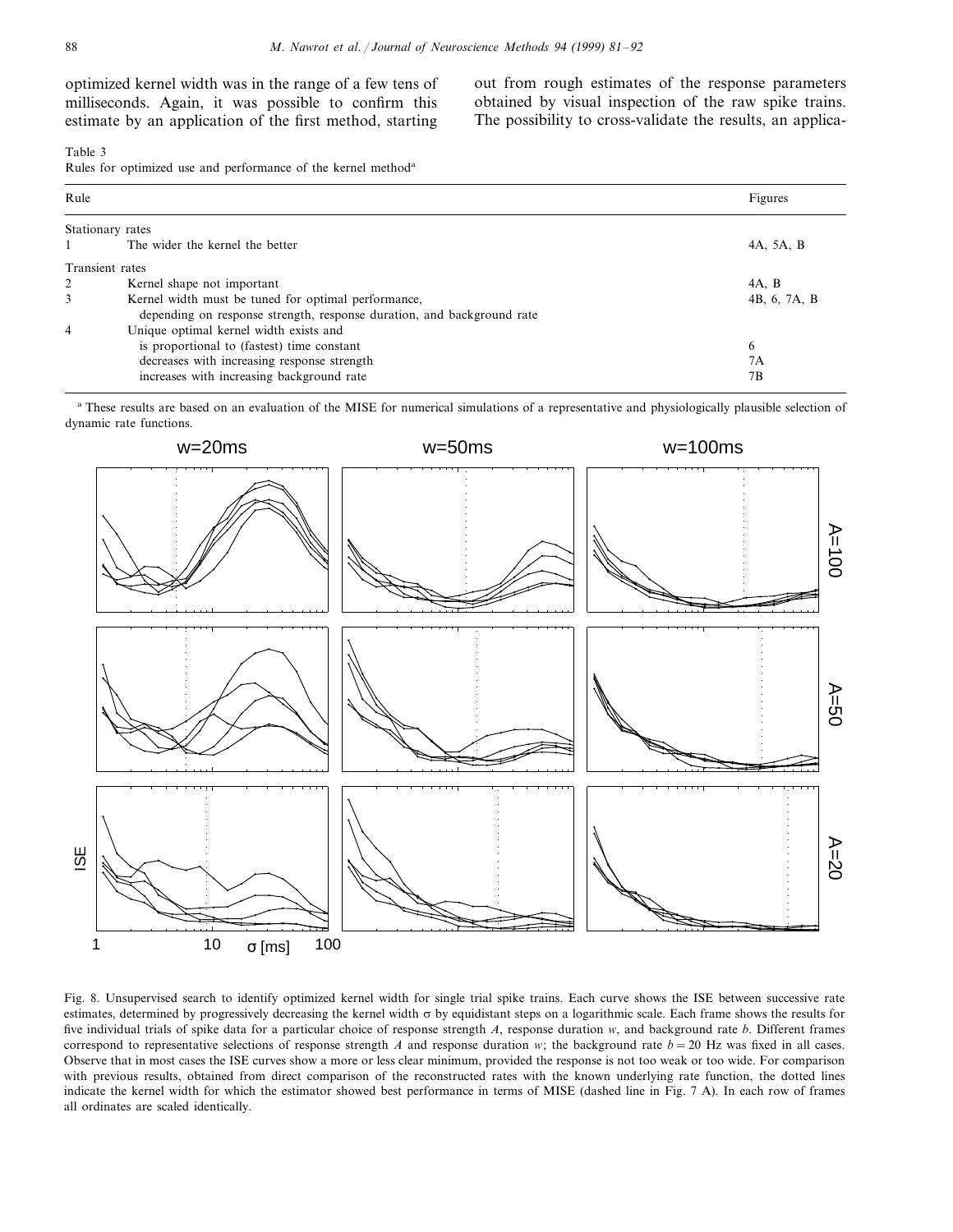

Fig. 9. Performance of trial-averaged kernel estimation in comparison with the PSTH. Shown is the MISE of reconstructed rates for randomly drawn ensembles of *N* trials for (A) trial-averaged kernel estimates using a triangular kernel of width  $\sigma$  and (B) conventional PSTH estimates using bins of width  $2\sqrt{3}\sigma$  matched to the standard width  $\sigma$  of the Boxcar kernel. Example for fixed simulation parameters  $b = 20$  Hz,  $A = 20$ ,  $w = 50$  ms. Gray scales for MISE values are identical in both plots. Dashed line fitted to minimum values of MISE.

tion of a dual strategy as outlined above is, therefore, our strong recommendation.

# <sup>3</sup>.2.5. *Time*-6*arying rates*: *trial*-*a*6*eraging*

So far we have evaluated the performance of our rate

estimator for single-trial estimates. Now we will consider the question how good the kernel estimator performs as a trial-averaging technique in comparison with the classical method of constructing a PSTH. To this end, we perform rate estimation for each single-trial separately and average the resulting rate estimates across a number of trials before evaluating the ISE.

Exemplary results are shown in Fig. 9. In the case of kernel estimation (Fig. 9A) there exists a unique optimal kernel width  $\sigma$  for any number of trials *N*. As could be expected, the temporal width of the kernel may be chosen smaller, the more trials are available. Thus, the temporal resolution that can be attained by the rate estimate improves with the number of trials *N* (cf. dashed line in Fig. 9A). The integrated square error decreases approximately with the square root of *N*.

In comparison, the results of PSTH performance (Fig. 9B) show that there is no optimal bin width for constructing the histogram. The vertical stripes in this Figure are a Moiré-type pattern, reflecting the misalignment of the discrete binning grid with the response onset  $t_0$  (cf. Section 2.2.2). Only if  $t_0$  lies exactly on the grid, the region around the response onset is faithfully captured by the PSTH.

In general, on the basis of a fixed number of trials, the kernel estimator performs decisively better than the PSTH. In practical terms, this implies that kernel estimation needs considerably fewer trials than the histogram approach to achieve an equally good rate reconstruction.

Note that in our simulations we did not introduce any trial-specific latency variations for the response onset  $t_0$ . Such latencies are, however, often present in experimental data where repeated trials are not strictly time-locked to the response-inducing event (typically a stimulus) (Sanderson, 1980; Richmond et al., 1990; Nawrot et al., 1999). In the presence of such latency variations, the binning artifact will be diminished. Evidently, in this case, straightforward trial-averaging is bound to decrease the peak performance of both the PSTH and the kernel estimator. More sophisticated techniques, based on a realignment of trials, may then be invoked to obtain a faithful portrait of the dynamic rate functions (Sanderson, 1980; Nawrot et al., 1999).

#### <sup>3</sup>.3. *Application to single*-*trial population* 6*ector*

In the previous sections we were mainly concerned with ascertaining ourselves that the kernel estimator yields a reliable estimate of the underlying rate functions. Now, we will explore an application of the method that specifically addresses two other important aspects: the possibility of on-line estimation, combined with having access to the simultaneous activities of multiple-single neurons. This application, in fact, resembles earlier approaches to reconstruct the sensory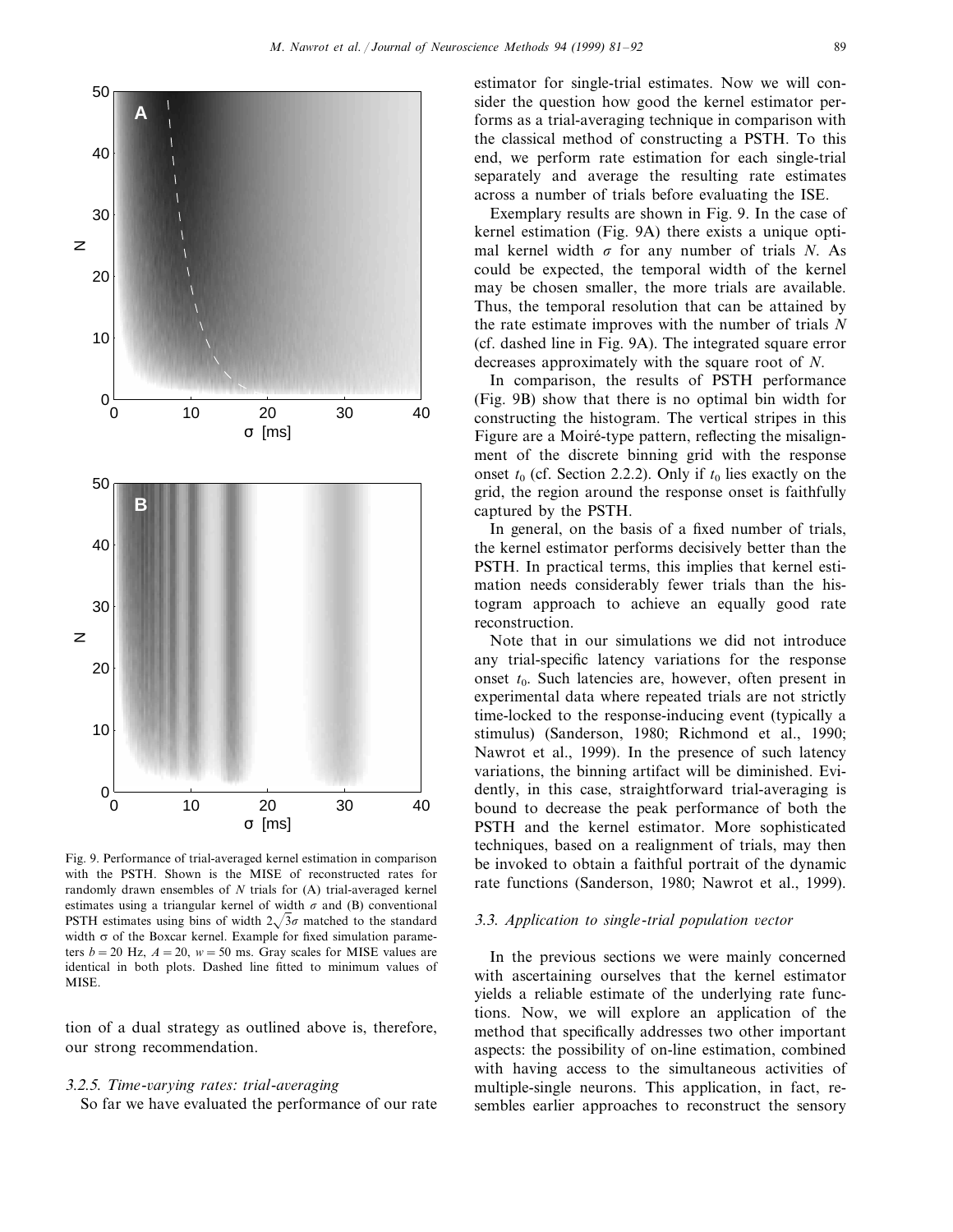

Fig. 10. Representation of a fast 2D arm movement by simultaneous spike trains of a recorded population of 100 neurons. (A) Preferred directions of all neurons contributing to the population vector, length of the vectors indicate velocity tuning. (B) Spike trains of a representative sample of 30 neurons. An average firing rate between 10 and 25 Hz and Poisson statistics were used in the simulations. (C) Simulated hand trajectory, giving rise to the neuronal spike trains is shown. Observe how the frequent turns during the initial phase of the movement are reflected in dynamic changes in the firing rates. (D) Reconstructed movement trajectory, obtained by integration of the population vector. The firing rates were computed from the spike trains without averaging by using the kernel method (Triangle,  $\sigma$  = 75 ms).

interpretation of multi-neuron spike trains (Johannesma, 1981; Gielen et al., 1988; Hesselmans and Johannesma, 1989).

The on-line computation of time-dependent neuronal population vectors (Georgopoulos et al., 1982; Schwartz, 1994) from simultaneously recorded spike trains can be achieved by a straightforward application of the kernel method. Trial-averaging is not necessary, if (1) the neuronal population is large enough, (2) the preferred directions of the individual neurons are uniformly distributed, and (3) the parameters of the kernel are carefully chosen. An application to real-time control of reaching movements of a robot arm on the basis of simultaneously recorded motor cortex neurons in extension to Chapin et al. (1999) thereby becomes feasible.

We tested the performance of this approach on the basis of computer simulated spike trains, assuming a population of motor cortex neurons with realistic directional and velocity tuning (Moran and Schwartz, 1999). If the directional tuning of a neuron follows a cosine law, its firing rate  $f(t)$  depends on the current velocity vector  $\vec{v}(t)$  of the movement according to

$$
f(t) = f_0 + \vec{p} \cdot \vec{v}(t) \tag{10}
$$

where  $f_0$  is the background firing rate and  $\vec{p}$  is the preferred movement direction of the neuron. The modulation of the firing rate  $\vec{p} \cdot \vec{v}(t)$  is proportional to the velocity of the movement, the length of the preferred vector  $\vec{p}$  encodes the gain for velocity. For a randomly sampled population of motor neurons, the preferred vectors  $\vec{p}$  are broadly distributed, more or less evenly covering all possible directions.

We used the kernel method to reconstruct the time course of the firing rate for each neuron of the population individually. On the basis of these rates, and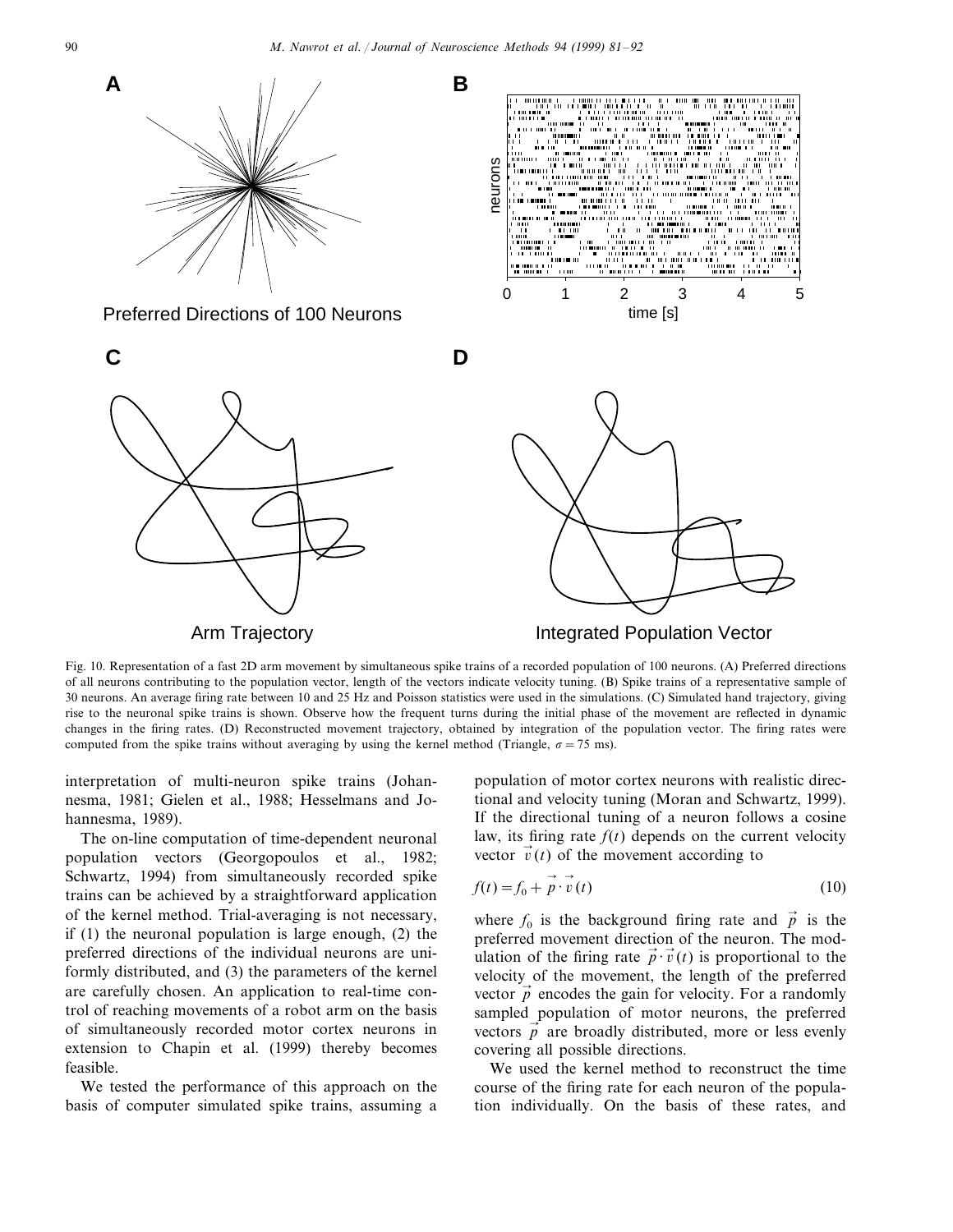assuming that the preferred directions and velocity gains of all neurons are known, the time-dependent population vector can be constructed in the usual way. Temporal integration of this population vector then yields a trajectory in space, which matches the trajectory of the original arm movement in very good approximation (Fig. 10). A quantitative evaluation of this procedure for real multineuron spike data is currently in progress. As was to be expected, the reconstructed representation improves with the size of the population. We found that, for the relatively fast type of movement shown, a population of only 50–100 neurons suffices to achieve a surprisingly high quality of movement representation. Such numbers are rapidly becoming feasible using state-of-the-art multi-electrode recording techniques (Nicolelis, 1998).

## **4. Discussion**

We described a method to estimate the neuronal firing rate from single-trial spike train data. The method, basically a convolution of the spike train with a fixed kernel function, was calibrated on the basis of simulated spike trains. Our findings demonstrate that estimation of neuronal firing rates from single-trial spike trains is feasible for a representative selection of physiologically realistic dynamic spike responses, including difficult cases with weak responses against a relatively strong background. On the basis of these results, we derived rules for the optimized use and performance of the kernel method, specifically with respect to an effective choice of the shape and width of the kernel functions.

To better localize sharp edges and other fast transients of the underlying rate function (e.g. to extract the response latency or the slope at response onset), the use of asymmetric, causal or anti-causal, kernel shapes suggests itself. However, judged by the ISE measure, their use did not lead to improved rate estimates for the family of dynamic rate functions examined. To selectively assess the performance of rate estimators with respect to such local features of the underlying rate function, different (non-integral) measures can be constructed. The potential of such extended methods is currently being explored. Further experiments in our laboratory using extensions of the basic method (including adaptive kernels, Savitzky–Golay filters (Diesmann et al., 1996) and more general non-linear rate estimators (Nawrot et al., 1997)) yielded promising results. So far, however, they were not found to be widely applicable, primarily because the additional parameters make them less managable and, accordingly, they still require too much user intervention.

We are currently testing the applicability of single-trial rate estimates also in the context of other types of spike train analyses. A particularly important application in this respect concerns their use as control measurements

against which to test multiple single-unit spike data for the presence of dynamic spike synchronization phenomena (Gerstein and Aertsen, 1985; Aertsen et al., 1987, 1989; Riehle et al., 1997; Grün et al., 1999).

The approach of single-trial estimation of neuronal firing rates opens the way to address a number of questions that were previously impossible to be treated with conventional methods relying on trial-averaging. As a possible application in this sense, we described the on-line, single-trial reconstruction of arm movement trajectories from multiple single-unit spike trains using dynamic population vectors.

#### **Acknowledgements**

We gratefully acknowledge the comments by M. Diesmann and D. Heck on an earlier version of the manuscript. This research was supported by the Deutsche Forschungsgemeinschaft (DFG), the German-Israeli Foundation for Scientific Research and Development (GIF) and the Human Frontier Science Program (HFSP).

#### **References**

- Aertsen A, Bonhoeffer T, Krüger J. Coherent activity in neuronal populations: analysis and interpretation. In: Canianello ER, editor. Physics of Cognitive Processes. Singapore: World Scientific Publishing, 1987:1–34.
- Aertsen A, Gerstein G, Habib M, Palm G. Dynamics of neuronal firing correlation: modulation of 'effective connectivity'. J Neurophysiol 1989;61:900–17.
- Arieli A, Sterkin A, Grinvald A, Aertsen A. Dynamics of ongoing activity: explanation of the large variability in evoked cortical responses. Science 1996;273:1868–71.
- Azouz R, Gray CM. Cellular mechanisms contributing to response variability of cortical neurons in vivo. J Neurosci 1999;19:2209–23.
- Bowman AW. Applied Smoothing Techniques for Data Analysis: The Kernel Approach with S-Plus Illustrations, volume 18 of Oxford Statistical Science Series. Oxford: Oxford University Press, 1997.
- Chapin JK, Moxon KA, Markowitz RS, Nicolelis MA. Real-time control of a robot arm using simultaneously recorded neurons in the motor cortex. Nature Neurosci 1999;2:664–70.
- Cox DR, Isham V. Point Processes. Monographs on Applied Probability and Statistics. London: Chapman and Hall, 1980.
- Diesmann M, Rotter S, Gewaltig MO, Aertsen A. Estimating the temporal accuracy of neural spike responses. In: Schnitzler H, Elsner N, editors, Brain and Evolution. Proc 24th Göttingen Neurobiology Conference, volume 2. 1996; 474.
- Georgopoulos AP, Kalaska JF, Caminiti R, Massey JT. On the relations between the direction of two-dimensional arm movements and cell discharge in primate motor cortex. J Neurosci 1982;2:1527–37.
- Gerstein GL, Kiang NY-S. An approach to the quantitative analysis of electrophysiological data from single neurons. Biophys J 1960;1:15–28.
- Gerstein GL, Aertsen AMHJ. Representation of cooperative firing activity among simultaneously recorded neurons. J Neurophysiol 1985;54:1513–28.